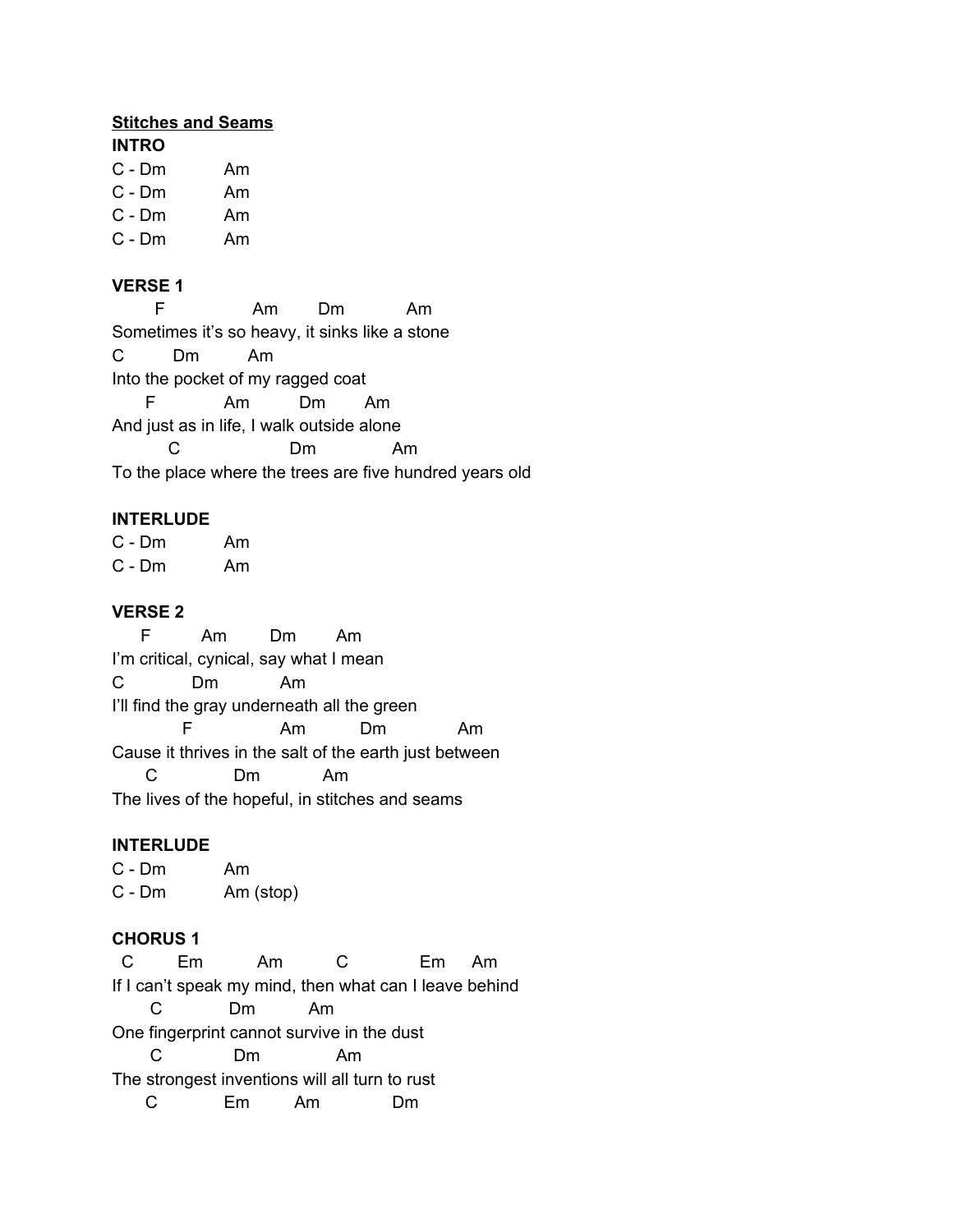The wisest intentions can't live without trust

C G F Am Dm If life is a story, what's out there waiting for us

### **INTERLUDE**

C - Dm Am C - Dm Am

### **VERSE 3**

F Am Dm Am Sometimes it's so bright that it burns up the dark C Dm Am The state of the world and the state of your heart F Am Dm Am You fight your whole life, yet it tears you apart C Dm Am But wildfires are born from the tiniest spark

### **INTERLUDE 4**

C - Dm Am C - Dm Am

## **CHORUS 2**

C Em Am C Em Am If I can't speak my mind, then what can I leave behind C Dm Am One fingerprint cannot survive in the dust C Dm Am The strongest inventions will all turn to rust C Em Am Dm The wisest intentions can't live without trust C G F Am Dm If life is a story, what's out there waiting for us

## **INTERLUDE**

C (stop)

#### **SOLO**

| Dm              | Am | F  | C  |  |
|-----------------|----|----|----|--|
| F               | C. | Em | Em |  |
| Dm              | Am | F  | C  |  |
| F               | C. | Em | Em |  |
| <b>CHORUS 3</b> |    |    |    |  |